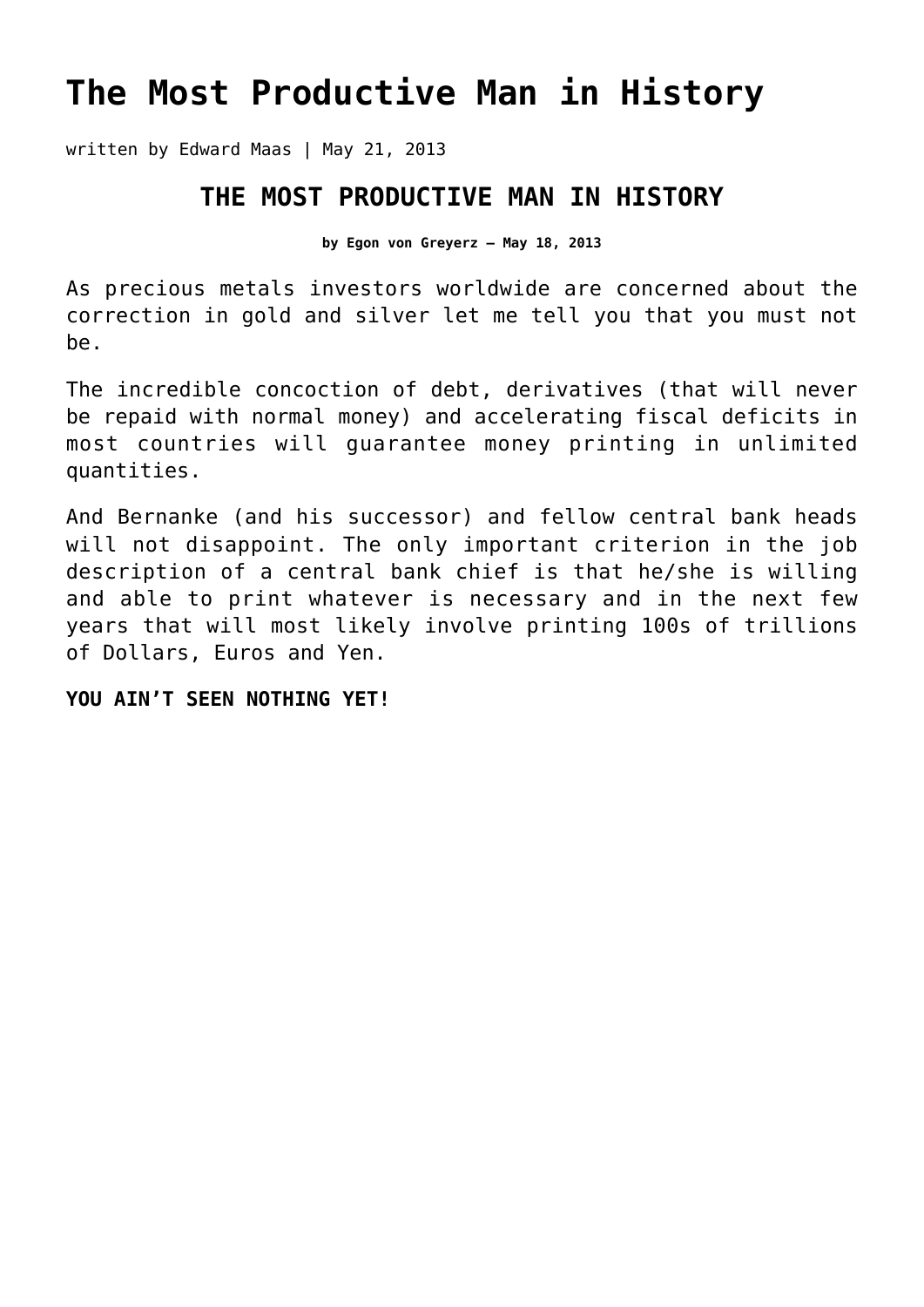

So it is guaranteed that Bernanke's Federal Reserve and other central banks will continue their superb productivity. Bernanke has of course been the most productive man in history. **In his 7 years as Chairman of the Fed he has printed more money than during the whole history of the USA**. US Federal Debt has between 2006 and 2013 gone from \$8.4 trillion to \$16.8 trillion. Bearing in mind that it took 230 years for the US debt to reach \$8.4 trillion in early 2006, this is quite a feat achieved by Bernanke.

**THE 7 BERNANKE YEARS**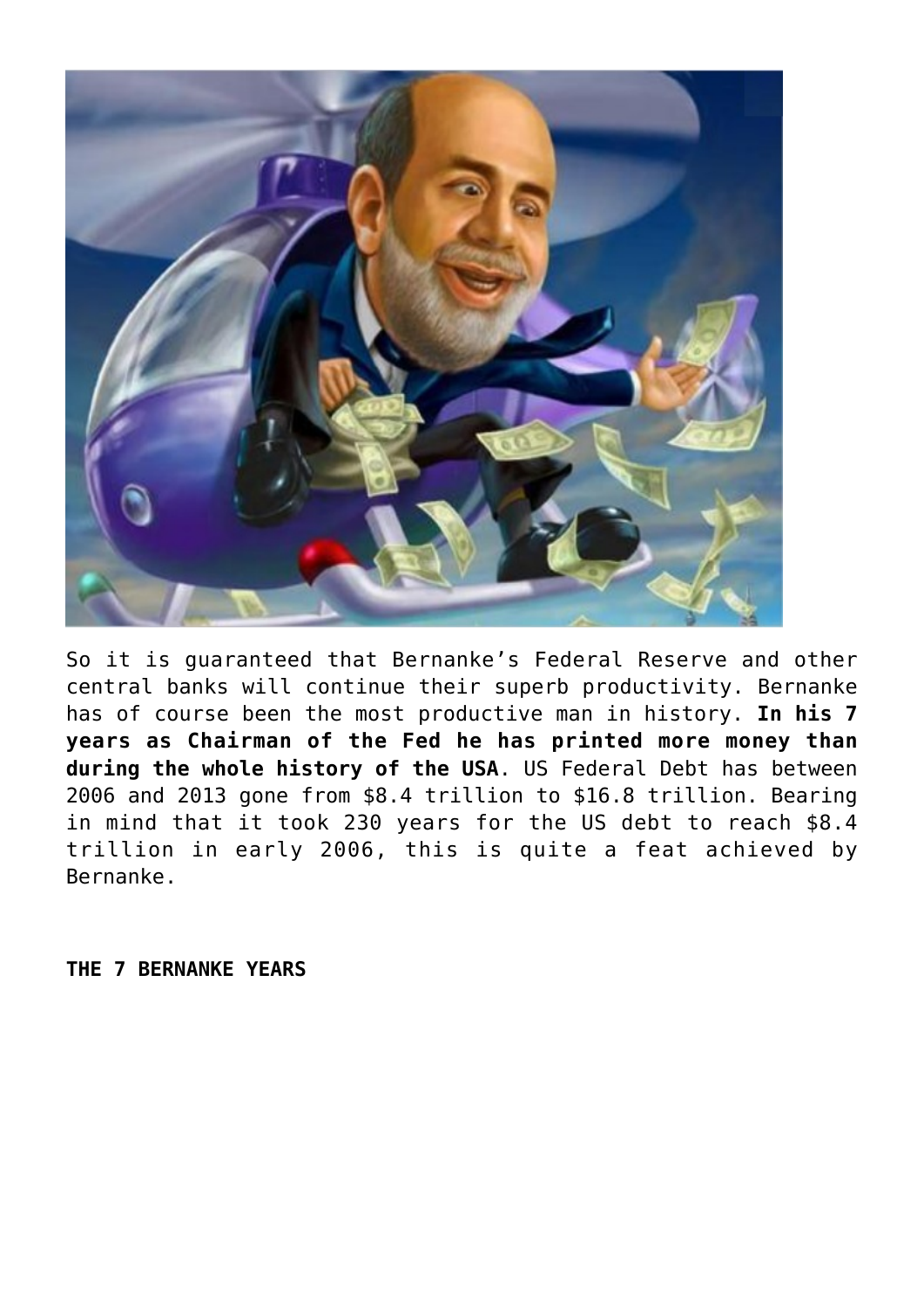

But this is of course just the beginning. Bernanke (and successor) will not only have to print for the US. They will have to print and give money to the IMF, to the ECB, to the BoE, the BoJ and to cover \$1.1 quadrillion of derivatives which will be worthless. It is unlikely that the world's central bank computers will have enough zeros to cope with this infinite money printing.

And what will be the best way of measuring the monetary effect of this money printing? That will of course be physical gold which has been money for 5,000 years whilst no fiat currency has ever survived. Thus as money printing and debt go exponential so will gold. But hold it in physical form and not in a bank.

Moderator comment: Click the link at the bottom to hear the May 20 KWN audio on this subject

## **DEBT AND GOLD WILL RISE EXPONENTIALLY**